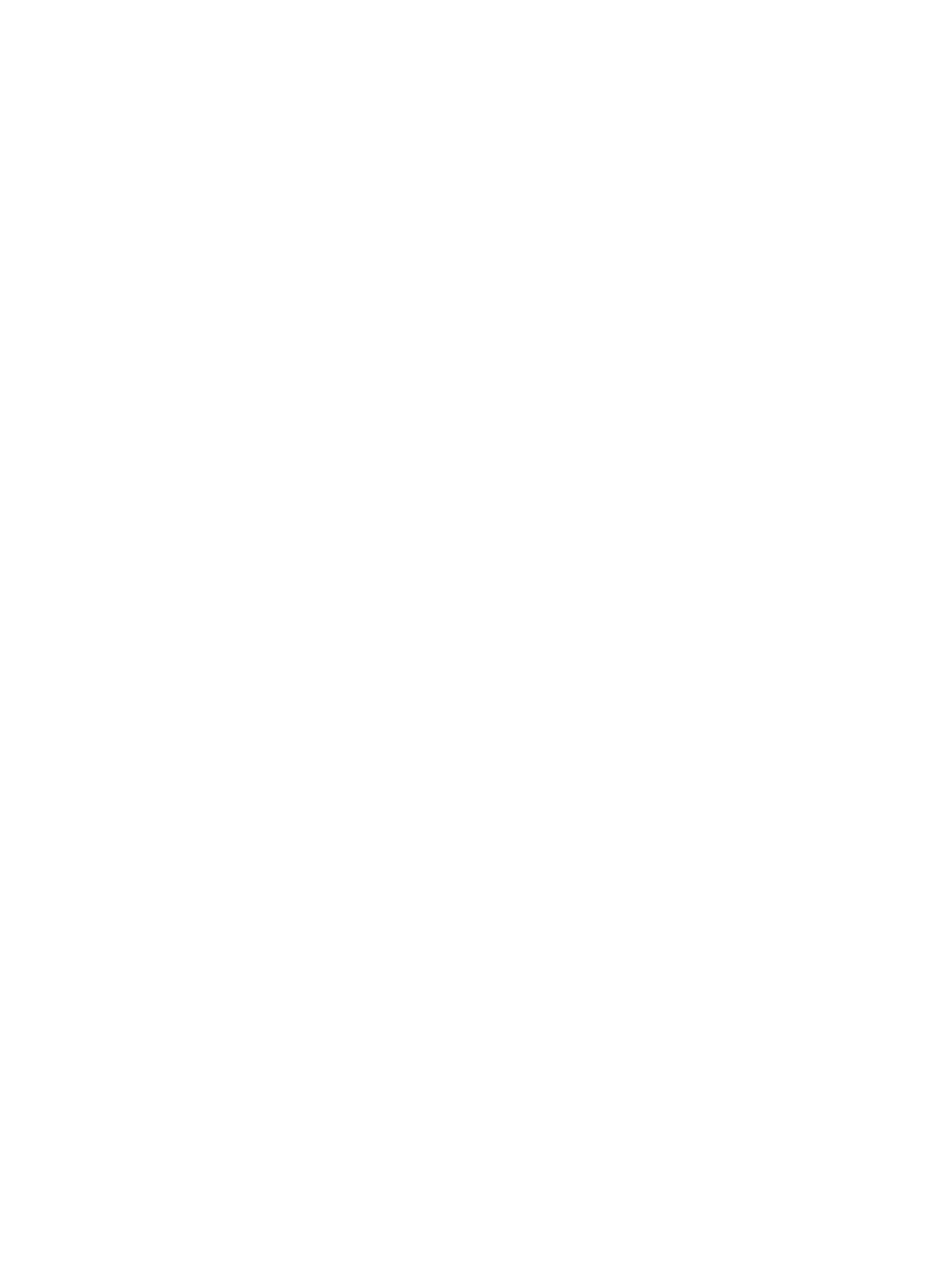# HAND PAPERMAKING

volume 28, number 2 • winter 2013

| Letter from the Editor                                                                                                        | $\overline{2}$ |
|-------------------------------------------------------------------------------------------------------------------------------|----------------|
| Recognizing Indigenous Knowledge When Sourcing Plant Fibers for Papermaking<br>WINSOME JOBLING                                | 3              |
| Investigating Cultural Literacy<br>HELEN C. FREDERICK                                                                         | 9              |
| Papermaking as Intangible Cultural Heritage in Japan<br>PAUL DENHOED                                                          | 13             |
| Conversation with Paul Wong: What Defines A National Treasure?<br><b>SUSAN GOSIN</b>                                          | 17             |
| Looking at Our Lineage: The Hand Papermaking Community Documentation Project<br>NICOLE DONNELLY                               | 22             |
| What Is a Watermark?<br>FRED SIEGENTHALER                                                                                     | 24             |
| In Search of Amate: Alabama to San Pablito, Mexico<br>STEVE MILLER, WITH MARTIN VINAVER OF LA CEIBA GRÁFICA, VERACRUZ, MEXICO | 26             |
| History as History<br><b>ROBERT HAUSER</b>                                                                                    | 30             |
| Busyhaus Tip-In: European Papermakers<br><b>TEXT BY ROBERT HAUSER</b>                                                         | 34             |
| Washi Inspires Norwich<br>TATIANA GINSBERG                                                                                    | 35             |
| Reviews<br>AKEMI MARTIN: Washi: The Soul of Japan—Fine Japanese Paper in the Second Millennium                                | 38             |
| MINAH SONG: Hanji Unfurled: One Journey into Korean Papermaking                                                               | 4 <sup>1</sup> |
| ANDREA PETERSON: The Papermaker's Studio Guide DVD                                                                            | 44             |
| Authors                                                                                                                       | 46             |
| Advertisers and Contributors                                                                                                  | 47             |
| Special Foldout: Hand Papermaking Family Tree                                                                                 |                |
| NICOLE DONNELLY                                                                                                               | 48             |

FRONT COVER: Imai Hiroaki (member of the Oguni-gami Preservation Society, which is a Preserver of Intangible Cultural Asset Requiring Documentation for Oguni*gami) arranges strips of bark for drying that have been harvested from his kozo field. Photo: Paul Denhoed, December 2009.* back cover: *Earth pigments on paper made from seed heads of spinifex (*Triodia pungens*), 35 x 28 centimeters (13.8 x 11 inches). Made by a participant in a workshop in Alekarenge, Australia. Courtesy of*  Winsome Jobling. FOLDOUT BACK COVER: Frederic Amat and Paul Wong (right), in 1981, at Dieu Donné Papermill (3 Crosby Street location), examining work-in*progress. Courtesy of Dieu Donné, New York.*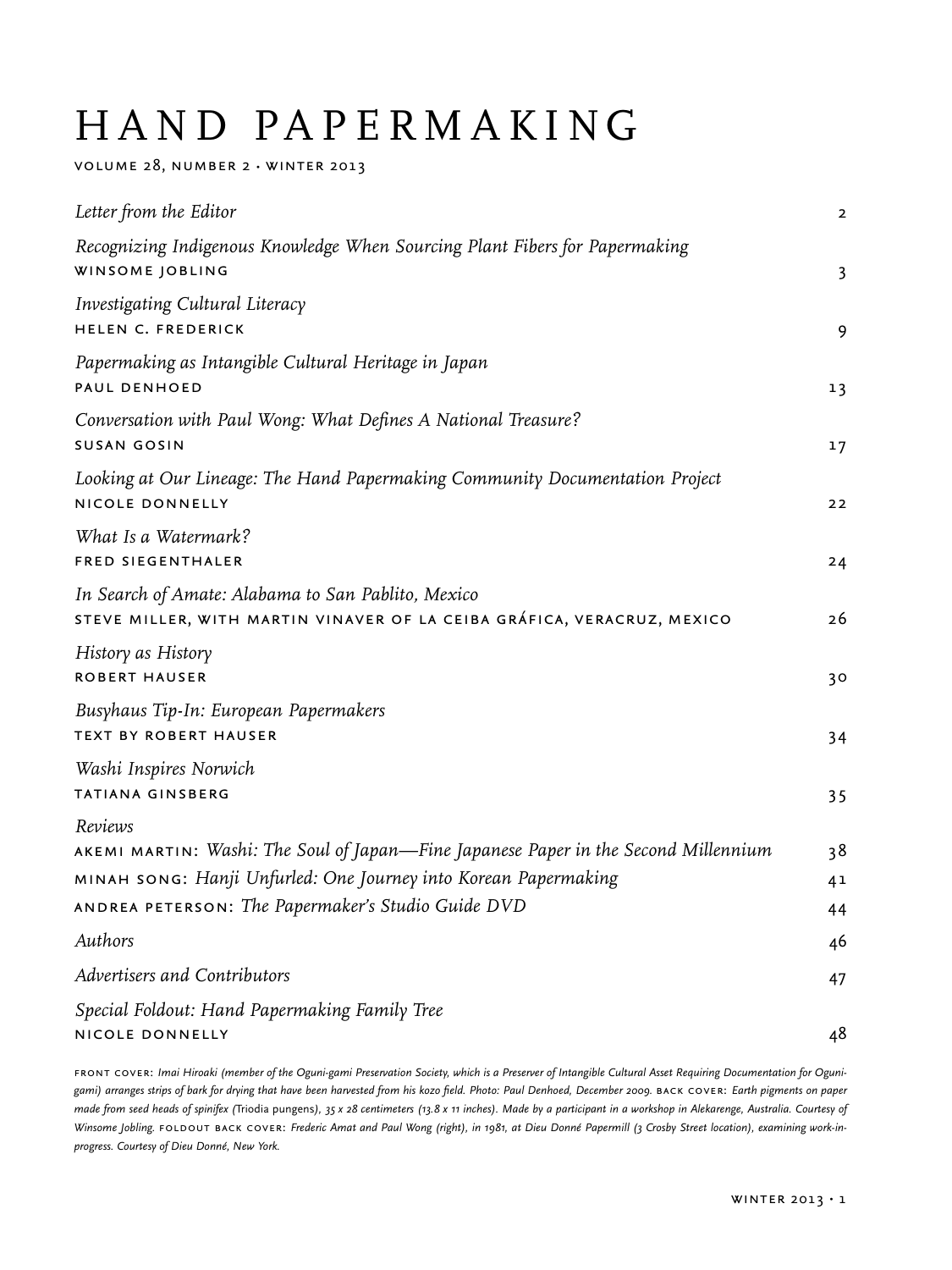## *Letter from the Editor*

**publisher** *Hand Papermaking, Inc.*

**editor** *Mina Takahashi*

**copy editor** *Shireen Holman*

**design director** *Suzanne Oberholtzer*

**printer** *Linemark Printing, Inc.*

**executive director** *Tom Bannister*

#### **board of directors**

*Shannon Brock, Zina Castañuela, Jeffrey Cooper, Kerri Cushman, Susan Mackin Dolan, Jim Escalante, Susan Gosin, Mary Hark, Kate Martinson, Anne Q. McKeown, Julie McLaughlin, Amy Richard, Michelle Samour, Gibby Waitzkin, Eileen Wallace*

#### **board of advisors**

*Timothy Barrett, Simon Blattner, Gregor R. Campbell, Kathryn and Howard Clark, Mindell Dubansky, Jane M. Farmer, Helen C. Frederick, Dard Hunter III, Elaine Koretsky, James Sitter, Claire Van Vliet*

> **co-founders** *Amanda Degener & Michael Durgin*

*Hand Papermaking, Inc. is a nonprofit organization dedicated to advancing traditional and contemporary ideas in the art of hand papermaking through publications and other educational formats. Please visit the website: www.handpapermaking.org.*

Hand Papermaking *(issn 0887-1418) is published twice a year by Hand Papermaking, PO Box 1070, Beltsville, MD 20704, USA. Tel 800-821-6604 or 301-220-2393.* 

Hand Papermaking *is indexed by Art Index (since 1998). An index covering Volumes 1 through 7 (1986 through 1992) is available from the publisher for \$5. A keyword search function covering all volumes is accessible on Hand Papermaking's website at http://search.handpapermaking.org.* 

*Annual subscriptions are \$55 per year in North America; \$80 elsewhere. Two-year subscriptions are \$105 in North America; \$155 elsewhere. Payment in U.S. dollars is required. Visa/ Mastercard accepted.* 

*Copyright © 2013 Hand Papermaking, Inc. All rights reserved. No part of this publication may be reproduced or transmitted in any form without written permission. Requests for permission should be addressed to the publisher.*

Hand Papermaking *welcomes and will consider unsolicited manuscripts but cannot guarantee their return unless they are accompanied by a self-addressed, stamped envelope. Initial inquiries are recommended. Write to: Editor, at the address listed above.*

"Dat-daka-chaga, dat-daka-chaga," instructed my papermaking teacher when I was one of a half dozen trainees at a washi center in Japan's Shimane prefecture, circa 1988. He said he did not have the words to describe the way he dips and moves the *sugeta* during sheet formation, but he suggested that we follow the sounds, and imitate. That's how he learned from his father, he explained. So there we were, all mouthing the sounds, trying to repeat the song of the water splashing against the front of the vat and the sloshing of the slurry across the *su*.

As practiced makers of handmade paper, we develop over time a sensibility and intuitive knowledge of our craft. These embedded skills and experiential knowledge often feel like something beyond language, difficult to express to others. At the 2012 meeting of the Friends of Dard Hunter, Winsome Jobling delivered a stimulating talk in which she used a term that I had not heard before—knowledge custodians—which in my mind perfectly describes how papermakers hold the heritage and the know-how in their bodies, their minds, and by extension their spirit.

This issue looks at our field's "knowledge custodians," individuals who accumulate, practice, and propagate the skills and traditions of handmade paper. Winsome Jobling agreed to adapt her lecture into our lead article in which she recognizes aboriginal knowledge in sourcing plants for papermaking. Helen Frederick describes how hand papermaking provides an intersection of cultural values and economic development in China. Paul Denhoed explains the National Treasure system in Japan, and Sue Gosin profiles Paul Wong, whom she distinguishes as our field's American National Treasure. Nicole Donnelly outlines the Hand Papermaking Community Documentation Project with a stunning foldout map of the web of connections in the hand papermaking world. Fred Siegenthaler recounts his development of art watermarks. Steve Miller, along with Martin Vinaver, travels to San Pablito in search of amate. Robert Hauser shares a timeline of the history of Busyhaus Associates with an exceptional 1973 wood engraving by Michael McCurdy, printed for the first time, and exclusively for this issue on Twinrocker paper. Tatiana Ginsberg reports on a series of events celebrating washi in Norwich, England. In addition, Akemi Martin reviews the long-anticipated collection *Washi: The Soul of Japan*, Minah Song shares her impressions of Aimee Lee's *Hanji Unfurled*, and Andrea Peterson gives us her take on Helen Hiebert's *The Papermaker's Studio Guide DVD*.

Papermakers as knowledge custodians hold within themselves tacit knowledge of their craft. This knowledge is not easily explicated, yet one of our goals here in the pages of *Hand Papermaking* is to disseminate this intuitive knowledge across the field. In his book *Tacit and Explicit Knowledge*, Harry Collins calls what we offer, "coaching rules." He repeats an often-used metaphor in developmental psychology, bicycle balancing, as a prime example of tacit knowledge. "When we ride our bikes we do not self-consciously use any physical or mechanical models; somehow with practice and training, the ability to balance on a bike becomes established in our neural pathways and muscles in ways that we cannot speak about. We do not learn bicycle riding just from being told about it (coaching rules and second-order rules aside), or reading about it, but from demonstration, guided instruction, and personal contact with others who can ride—the modes of teaching associated with tacit knowledge." As papermakers, with some coaching rules, we stand at the vat, and find our balance, our rhythm, and our song.

*Mina Takahashi*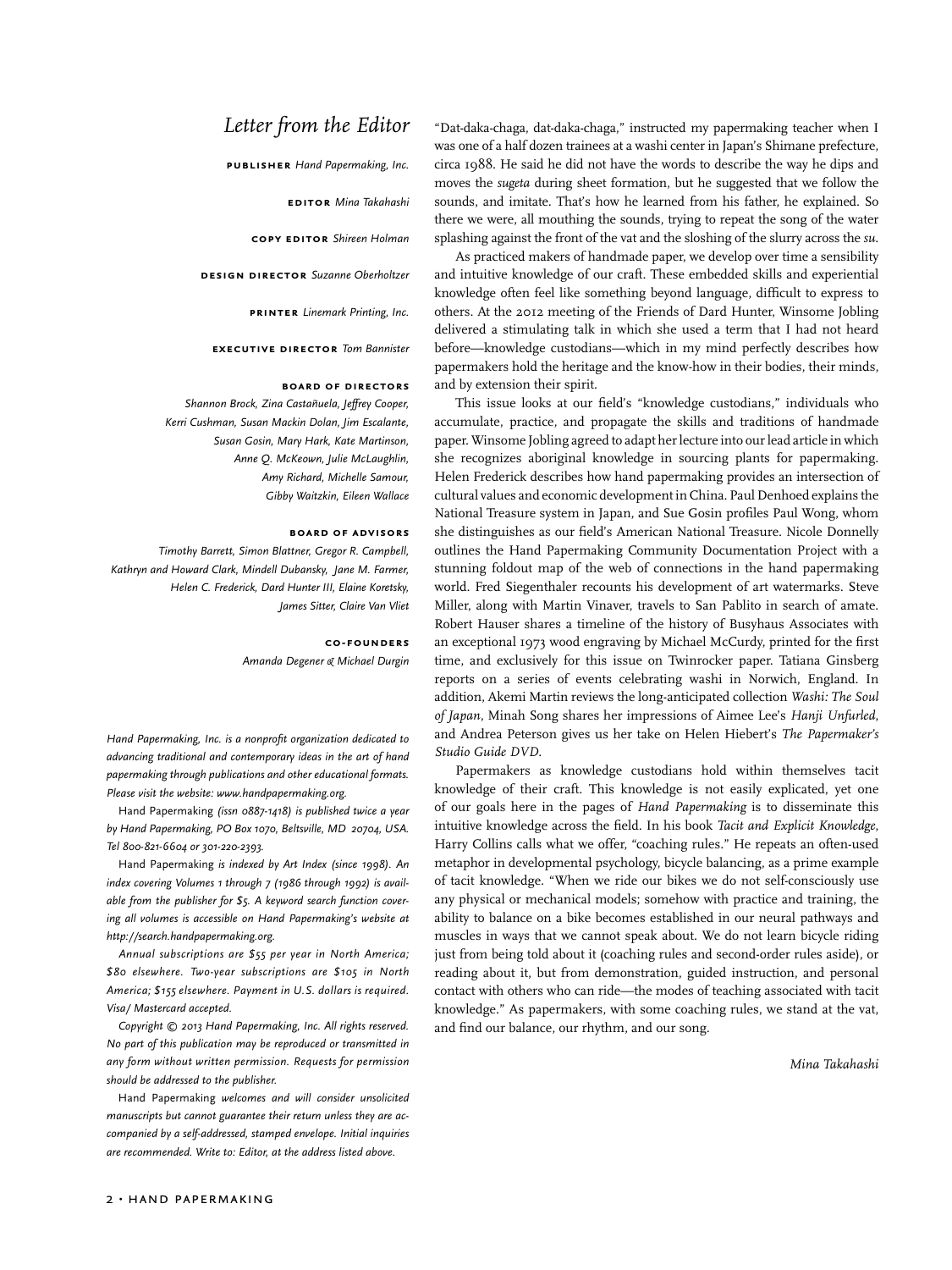

## *Investigating Cultural Literacy*

### helen c. frederick

*Two men at the vat in the Zhuang Yuan papermill, Jiajiang County. They are part of a network saving traditional craft. The Chinese State Council listed Jiajiang's yuan paper in The National Immaterial Culture Heritage in 2006. All photos taken by the author, December 2011.*

In December 2011, I visited two different papermaking productions in the Sichuan area of China in order to witness how hand papermaking provides an intersection of cultural values and economic development. Both the physical properties and historical legacy in China provide opportunity for hand papermaking activity. Plant materials in the area of Jaijiang (bamboo and grasses) and Anhui (blue sandalwood tree) are intricately transformed into sheets of paper, following ages-old traditional processes. In a global world of electronic spectacle, it is compelling to examine how this ancient art/handcraft plays a significant role in contemporary culture.

Understanding the embodiment of a natural material and its prowess to be transformed into another useful material by hand is a lesson in daily life, industry, art, and science. Recognizing that the endurance of hand papermaking is also a hybrid of so many complex parts—which dedicated communities have worked to sustain its legacy and usefulness into other parts of China, and other parts of the world—provides valuable insights for the contemporary hand papermaker.

Many have said that in our times we are progressively losing our ability to remember, because of electronic memory devices that have taken over that function. The instant recall of ideas from the past by our ubiquitous digital machines does pose a problem. The "waning of time" ceases to exist. I believe that time is a pure contributor to an end fulfillment, especially as we live in an age where we see a rapid dissolution of indigenous cultural products. Historic time-based traditions that are deeply embedded, such as in Sichuan, China, and that identify regional differences in various cultural environments, may provide a buffer to the dissolution of these treasured products.

Social theorist Hannah Arendt designates three fundamental human activities: labor, work, and action. About labor she states that it is the activity that corresponds to the biological process of the human body, whose spontaneous growth, metabolism, and eventual decay are bound to the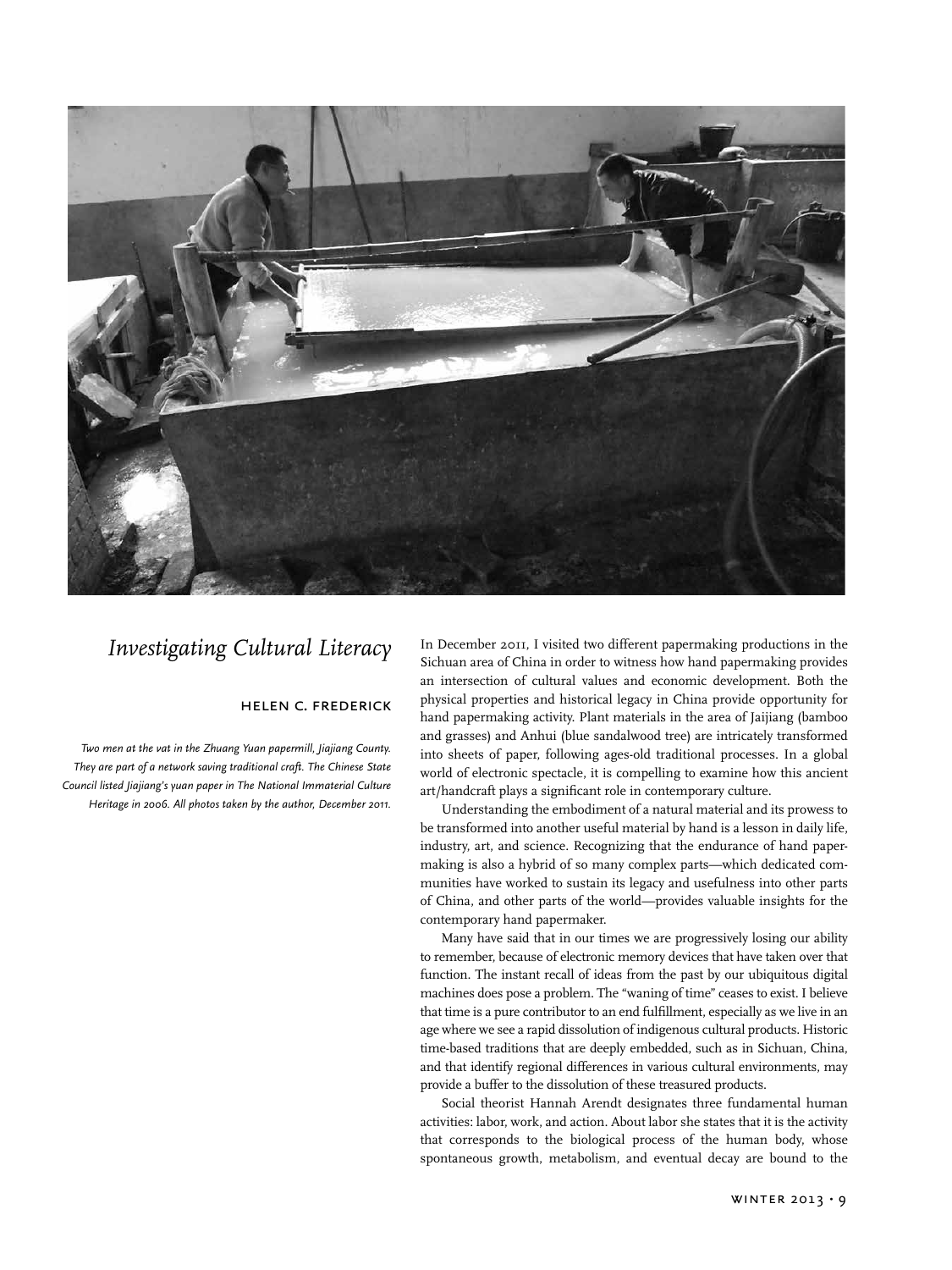

vital necessities produced and fed into the life process by labor. The human condition of labor is life itself. For example the labor we experience as paper artists and papermakers is truly related to our touch, seeing, and feeling, all part of creativity. Such activity requires sustainable time to develop.

Growing up in a small town near my grandfather's farmland, I was exposed from childhood to the cycles of growing and harvesting. Lately this has led me to ponder what is an indigenous vocabulary and how does it develop from a cultural experience in which living organisms play a part? How does hand papermaking provide an intersection of cultural values?

These questions have led me to investigate the potentials of collective memory at sites of hand-driven production in an attempt to discern how these memories shape cultural bridging for indigenous peoples as well as foreigners and outsiders to their regions. Particularly with global eco-systemic decline, what skills are most valuable for artists and artisans and their communities? Exploring life and ingenuity of indigenous populations in regards to hand industries and ecologies, the question also arises, what can best support them? Who can best carry on their traditions?

To learn more about this inquiry and *zao zhi* (papermaking, in Chinese), I was fortunate to speak with Jacob Eyferth, University of Chicago professor, and to read his book *Eating Rice for Bamboo Roots*  in which he defines "embodied" skills and an "embedded" society and their effect on economic development. Eyferth's book charts the vicissitudes of a rural community of papermakers in Sichuan. In summary he states, "[T]he process of transforming bamboo into paper involves production-related and social skills, as well as the everyday skills that allowed these papermakers to survive in an era of tumultuous change." The Chinese Revolution—understood as a series of interconnected political, social, and technological transforma-



*Women cleaning and sorting native grasses that will be combined with bamboo fibers for production of Jianjiang paper.*

above: *A foot-operated stamper that involves a wooden lever and stone cavity. The operator has an enlarged calf from the stamping activity.*

facing page: *Outdoor fermenting pits where bamboo is soaked at the Zhuang Yuan papermill.*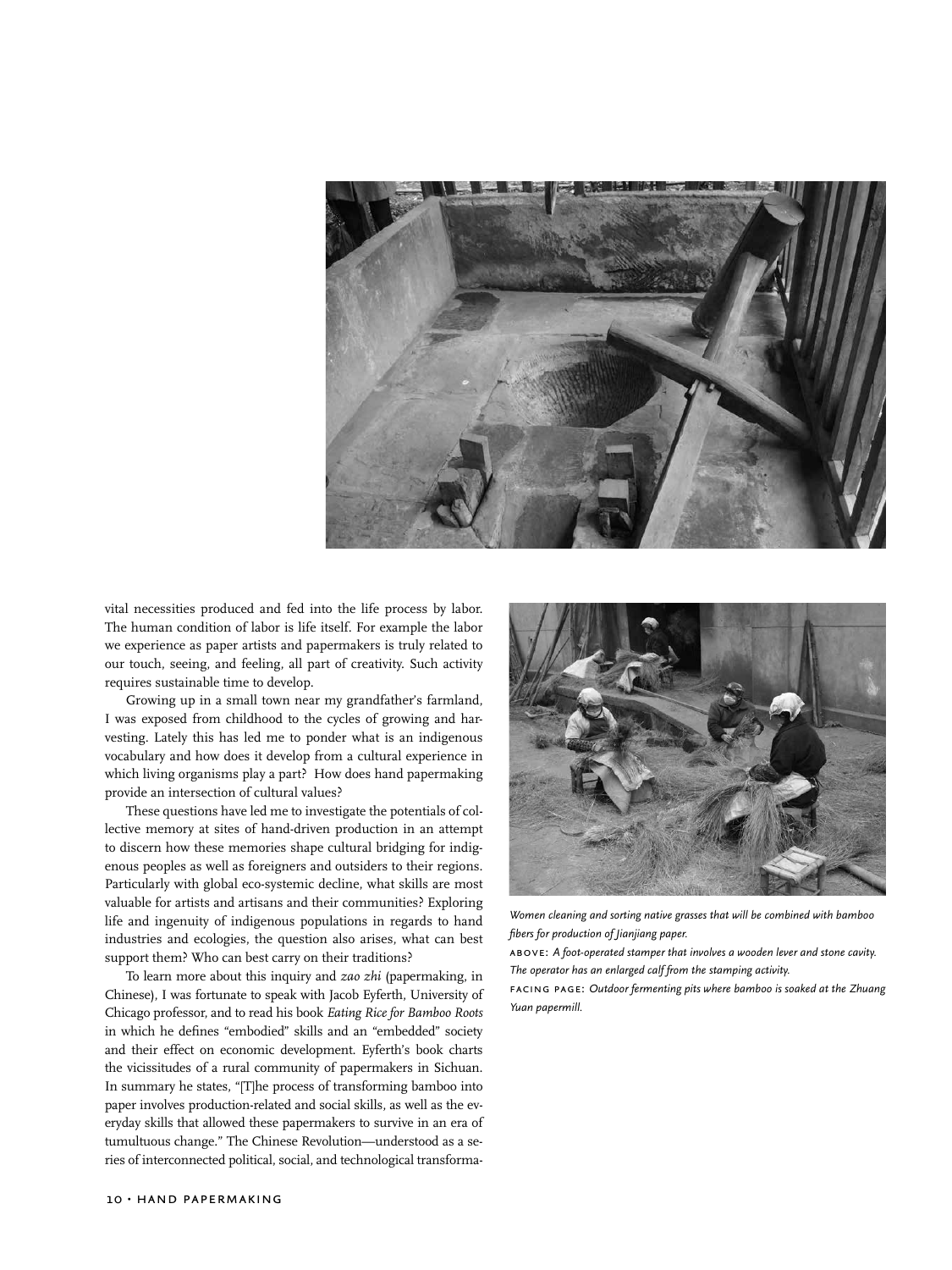

tions—was, Jacob Eyferth argues, as much about the redistribution of skill, knowledge, and technical control as it was about the redistribution of land and political power.

Eyferth's book traces the changes in the distribution of knowledge that led to a massive transfer of technical control from villages to cities, from primary producers to managerial elites, and from women to men. It asks how a vision of rural people as unskilled has affected their place in the body politic and contributed to their disenfranchisement. By viewing skill as a contested resource, subject to distribution struggles, it addresses the issue of how revolution and marketization have changed rural China.

Most importantly the book's premises compare the value of experiential skills to that of written information. Eyferth explores what happens to small communities who lose their command of their processes such as papermaking.

The first part of my visit was to Jiajiang County, Sichuan Province—the same area visited many times by Eyferth—to see a family papermill near the village of Ma or "horse" village. The family name of the papermakers is Zhanhao Yang, (the father's name), and the paper company name is Zhuang Yuan. In this area the soil is red and there is little agricultural product except bamboo. The bamboo and native grasses produce an especially white, soft handmade paper that is fine and smooth, easily absorbs and retains ink, and is used for calligraphy and painting.

The technical knowledge of every step of the papermaking process has passed through twelve generations in the Zhuang Yuan mill. Long-held skills include knowing exactly how and when to harvest the bamboo (generally in May or June); how long to soak (ferment) the bamboo in outdoor troughs (around two months); how to steam the fiber at a low temperature with lime (which takes about two to five days to complete); and how to rinse and do a second steaming with caustic soda (which in the past they did with wood ash). After a compressed fermentation for about two weeks, the papermaker pulps the fiber using a foot-operated device that involves a lever and stone cavity. The fiber is then bleached, and formed into sheets by two men working at the vat. After pressing, the sheets are separated by a woman who brushes then onto limestone walls in spurs of ten sheets. Over several days the spurs dry, and are taken down from the walls and parted. Then the sheets are curated and packaged. About 500 to 700 sheets are pulled a day (one sheet a minute for the length of a 10-hour work day; each sheet having a water weight of 25 pounds).

Eyferth describes, and I witnessed, the embodied skills that are sensory in nature. Papermakers use their sense of smell and taste of pulp; they listen for the sound of pressing to know when it is just right; and they can quantify, without the use of scales, the exact ratio of fiber to cooking agent to the temperature and length of cooking time in order to achieve a suitable pulp. This knowledge is based on experiential learning from generation to generation. While the mechanics of the papermaking process can be reproduced, the nuances at each step require a set of detailed, knowledgeable decisions that do not lend themselves well to written instructions. In addition, these skills are not proprietary, but shared. The activity of papermaking is communal, and in Sichuan's papermaking region, the nucleus of reciprocity endures.

Papermakers possess a single surname so that a compact group of relatives and neighbors are core professionals who "all in the family" share knowledge of hand papermaking. The families acknowledge and embrace their obligation to pass down a centuriesold legacy. Eyferth's book states that between 1930 and 1950 papermakers were born into, or married into work and skills that were naturally regulated by membership and entitlement.